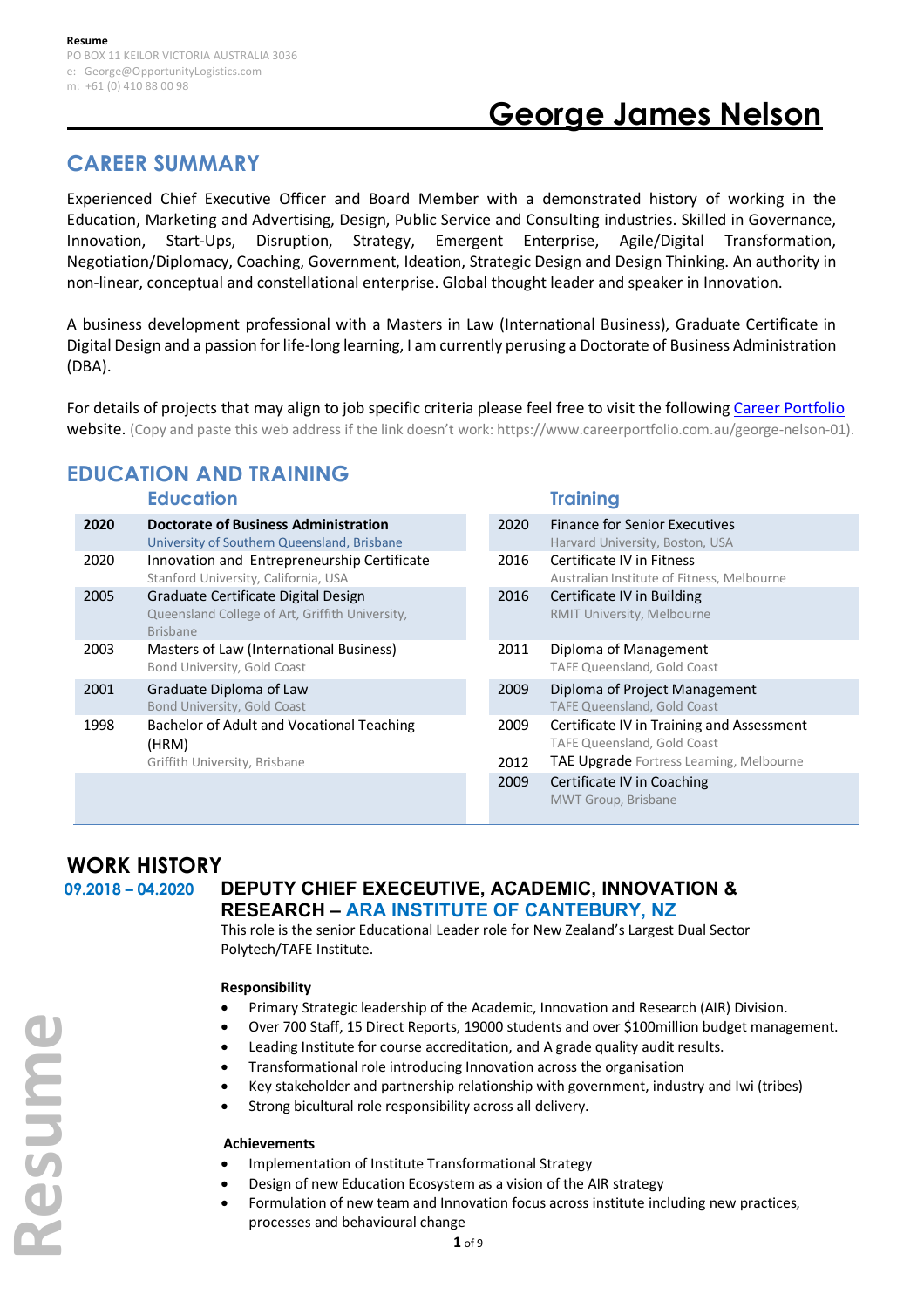# **George James Nelson**

- Cross disciplinary pairing
- Agile Education model introduced
- Executive Education department designed and built
- Establishment of Design thinking methodology across organisation
- Achievement of 98% Student satisfaction and recommendation rate
- Top 3 in Research for New Zealand's tertiary research PBRF (Polytech)
- On various internal and external committees (including as Chair) Sustainability, Medical, Health, Research, Art, Facilities, Christchurch Innovation, Canterbury Communication (Media), Future of learning and others.

#### **07.2017 – 09.2018 SENIOR CONSULTANT EXECTIVE EDUCATION & STRATEGIC PARTNERSHIPS – AUSTRALIAN CATHOLIC UNIVERSITY**

This role is the anchor for ACU's Organisational Capability unit in Victoria, South Australia and Tasmania.

#### **Responsibility**

- Responsible for the design and accreditation of programs, articulation pathways, executive programs, corporate clients and executive community development activity in Victoria, South Australia and Tasmania.
- Cross faculty course curation and client solution design including non-award and award (HE and VET).

#### **Achievement**

- National Health Education Research Collaboration Strategy.
- Strategic Facilitation and capability development strategy for Catholic Education Melbourne
- Development in the Third space including Graduate Executive Programs and philanthropic breakfast.
- Course Accreditation

#### **07.2012 – 07.2017 CEO - OPPORTUNITY LOGISTICS STRATEGY CONSULTANCY**

Founder and Principal Partner growing this niche consultancy to a team of 12 consultants who drive innovation, transformation and disruption through design intelligence strategy. Over the past five years the consultancy has grown serving government, education, and private enterprise nationally. Recent clients include Champagne Soda, CSIRO, Airbus, Australian Nano Fabrication Facility, RMIT University, Monash University, Swinburne University and TAFE Western Australia.

#### **Responsibility**

- Senior Executive Leadership including; Board and Governance reporting, Strategy planning and deployment, Budget and financial management, Product design and delivery, Business development, Client and stakeholder relationship management, IT and Communication management.
- Start-Up Transformation and Growth Management.
- Operational Management including; talent management, talent acquisition, fostering networks, branding, conference presentations, client services and retention.

#### **Achievement**

- Build the business to a \$4.3 million revenue in 4 years.
- Capitalisation on an opportunity in the marketplace for disruptive and design thinking consulting quickly becoming recognised as a leader in Design Intelligence led strategy and innovation.
- Grow talent a team of 12 dynamic consultants.
- Accredited the consulting framework as a Graduate Diploma qualification.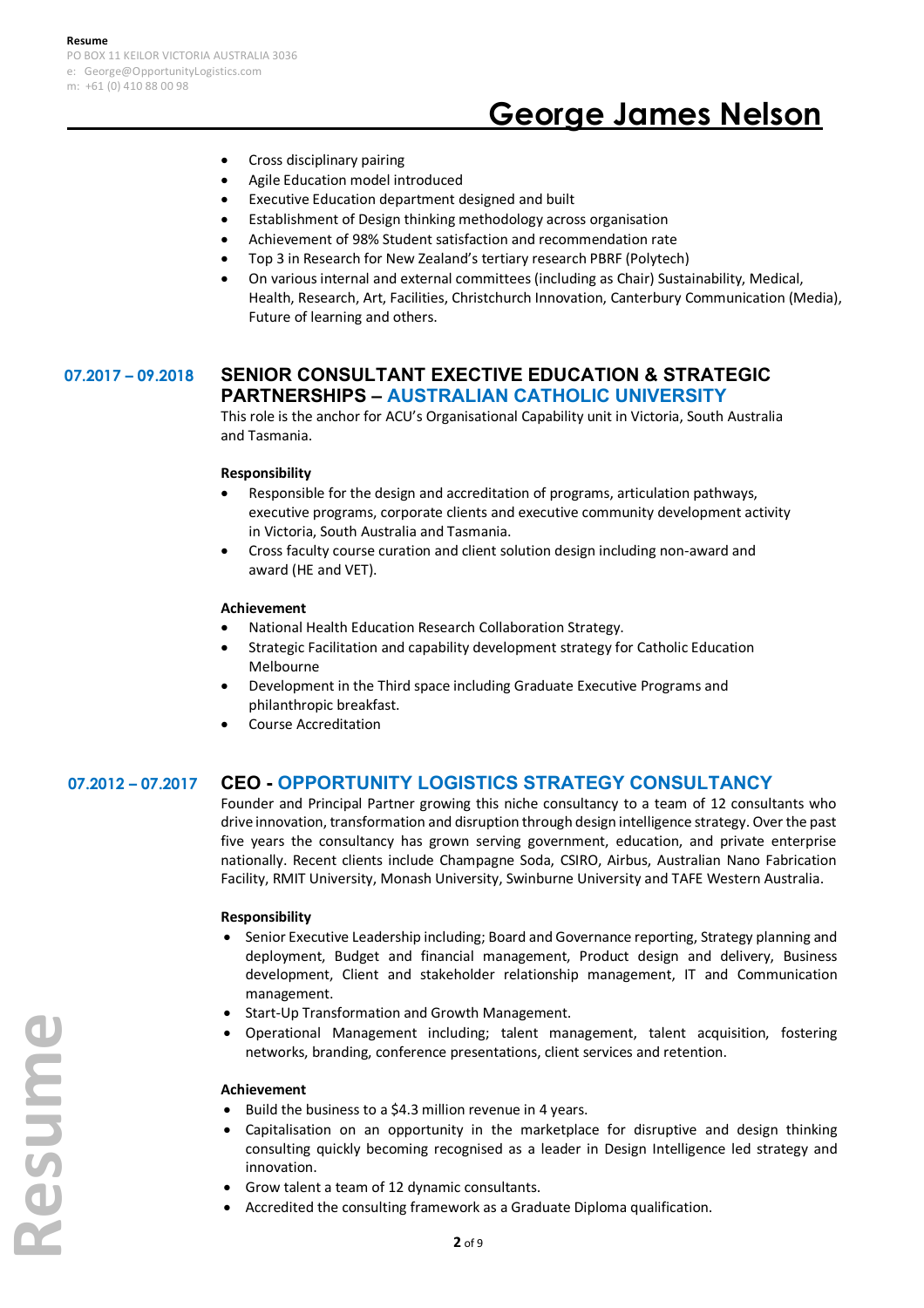# **George James Nelson**

• Service of Public Sector, Government, large stock listed firms and SME private firms transforming enterprise and disrupting industry.

#### **2011 – 2012 HEAD OF SCHOOL, BUSINESS AND IT - SOUTHBANK INSTITUTE**

A six-month secondment to drive cultural transformation and repair budget deficit. Situated in Brisbane's largest TAFE, the school serviced over 6000 students. I lead a team of 150 FTE staff through regulatory compliance (ESOS, ASQA, AQF, DIAC and CRICOS) as well as through dynamic change in a turbulent market with an institute haemorrhaging \$9million. I was able to increase enrolment numbers, retention of existing students, introduce a digital transformation of online learning using a non-linear learning modality increasing online learning retention and completion.

#### **Responsibility**

- Strong analytical stills to diagnose underperforming elements.
- Strong leadership skills used to engage internal and external stakeholders in the design of strategic solutions.
- Manage educational product suite against quality, delivery, compliance, industry relevance, and qualification eligibility.
- Member of; Institute Academic Board, Senior Management Committee, Professional Conversations and Educational Leadership Council.
- Strategic expansion and non-linear redesign of 'face to face' and online delivery.

#### **Achievement**

- Achieved an additional 69% increase of revenue above the budgeted \$10million within the first 12 weeks of appointment.
- Redesigned underperforming online learning product to a new non-linear learning modality resulting in 100% retention and completion.
- Initiated Industry Connected Ambassador Program with record participants.
- Peer Leadership Committee attracting over 75 CEO's/Executives to mentor students and staff
- Southbank Extension delivering non-accredited hobby and interest programs as feeders into qualifications .
- Contribution to Institute Strategic direction and consolidation of Institute brand independent of traditional TAFE model.

### **2008 – 2011 GENERAL MANAGER - NELSON EDUCATION**

Executive Education Institute creation and delivery of easy to access, non-linear, emergent industry training design to boost productivity, build knowledge capital and develop enterprise.

#### **Responsibility**

- Strategy Design and Implementation.
- Quality, Compliance, Growth and User Experience Strategy Design.
- Design and Deliver of Post Graduate and Undergraduate Level Programs in line with United Nations, European Union, and OECD recommendations.
- Custom Design and Delivery of Short courses.

#### **Achievement**

- Digital transformation of non-linear learning for online and face to face delivery.
- Design and build of a non-linear learning qualification in media as an Indigenous pathway to higher education for Swinburne University now run nationally.
- Creation of Learning Hub for APSCO (Global Professional Recruitment Association).

A Gold Coast leisure and recreation experience online PR firm which focuses on local business experiences, increasing staff retention and internal client loyalty programs.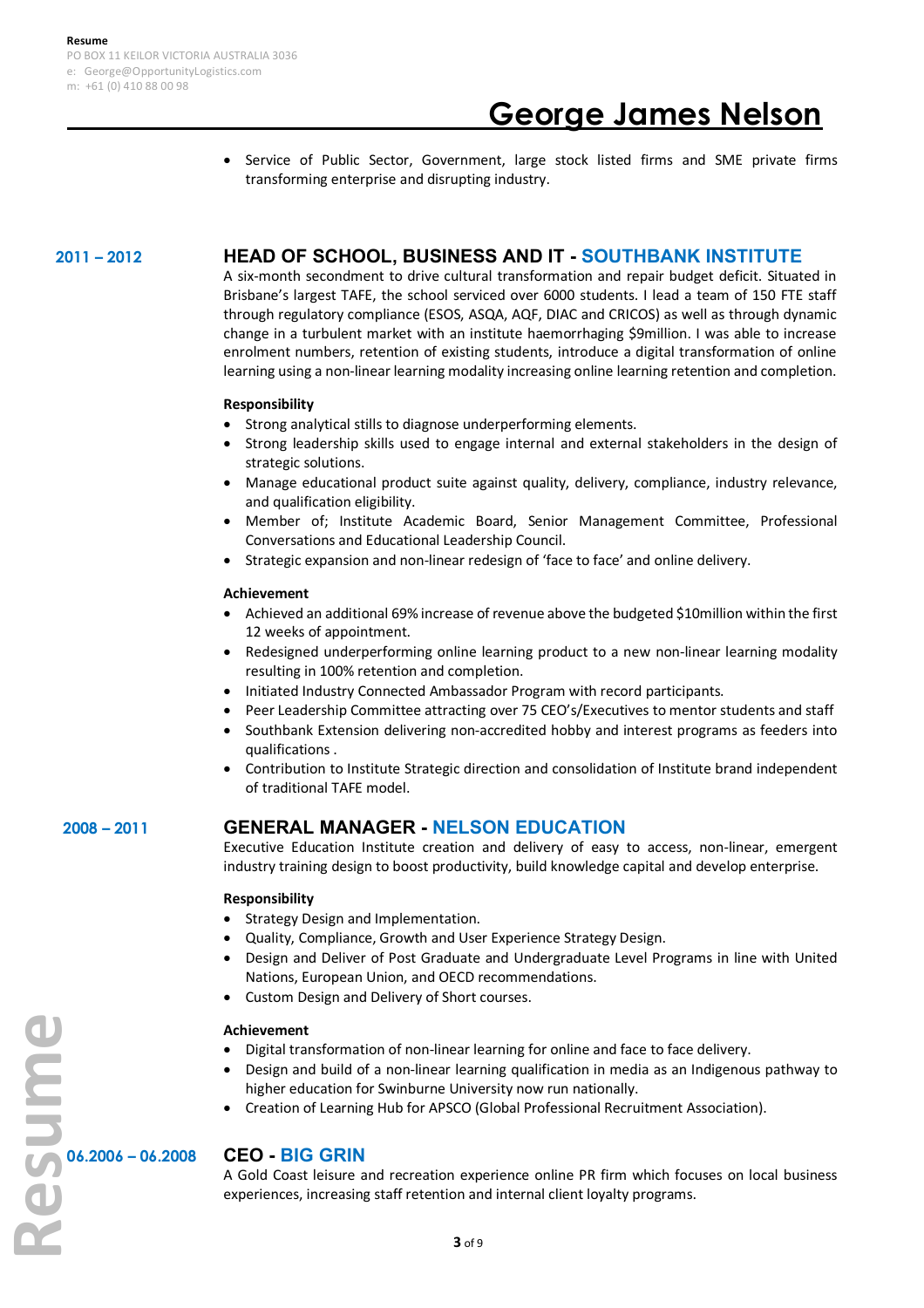#### **Responsibility**

- New venture Feasibility, Strategy formulation and implementation.
- Senior Executive Leadership including; Board and Governance reporting, Strategy planning and deployment, Budget and financial management, Product design and delivery, Business development, Client and stakeholder relationship management, IT and Communication management.
- Transformation and Growth Management.
- Creation and management of HR Function, Communications, Sales and Marketing and Finance Divisions.
- National Brand management and promotion.
- Account Management, Media Relations, Communications, Above the line, Tendering, Events, Sponsorship, Partner/T&C/TOS Agreements, Cross Promotion, Corporate Branding, Pitching/Presentations, Copyright/Intellectual Property, Editorial/Press Release/Copywriting, Relationship Marketing, TVC, Print Media, Creative, Promotions, Launches, Awards, Graduations, Social Networks (Person and Online), Campaign Planning and Management, Advertising, Marketing Strategy formulation and Implementation, Branding, Internal and External Marketing.

#### **Achievement**

- Managing a 40% growth spike in initial launch period.
- Taking the operation national and growing partner relationships.
- The largest PR firm of its type in QLD within first year of operation.

### **07.2008 – 06.2012 DEPARTMENT OF EDUCATION AND TRAINING QUEENSLAND**

#### *01.2012 – 06.2012 Manager, Academic Compliance, Academic Unit - Gold Coast Institute*

#### **Responsibility**

- Whole of Institute Audit and course registration compliance.
- Major non-compliance rectification across five colleges.
- Stakeholder training, facilitation and reporting to CEO and board.
- Critical High Risk Management.
- Internal and External Audit Response.
- University Pathway relationship strategy.

#### **Achievement**

- Creation of weekly digital reporting to Head of School, Executive, CEO and Board.
- Initiated whole of institute training and compliance facilitation seminars.
- Repaired major noncompliance within six weeks (over 300 registered courses national and CRICOS).
- Prepared ongoing framework for reporting, registration and compliance activity implemented by each College.
- Strategic responsibility for all faculty course compliance and registration.
- Compliance with ESOS, ASQA, AQTF, DIAC and CRICOS.
- Established University pathway and course credit nationally.

#### **Responsibility**

- International Strategy Development and implementation
- **199.2010 06.2011 International Education Business Manager Gold Coast Institute**<br> **Responsibility**<br>
 International Strategy Development and implementation<br>
 Business Development Strategy, Account Management, Agent<br> • Business Development Strategy, Account Management, Agent Management, Business Development, Off Shore Program and partnership strategy, Communication and Relationship Strategy, Curriculum Mapping, New Program/Product Design
	- Student relationship strategy
	- Compliance with ESOS, AQTF, DIAC and CRICOS

#### **Achievement**

• Successful appointment as the preferred United Nations Employment Portability program host organisation in Australia.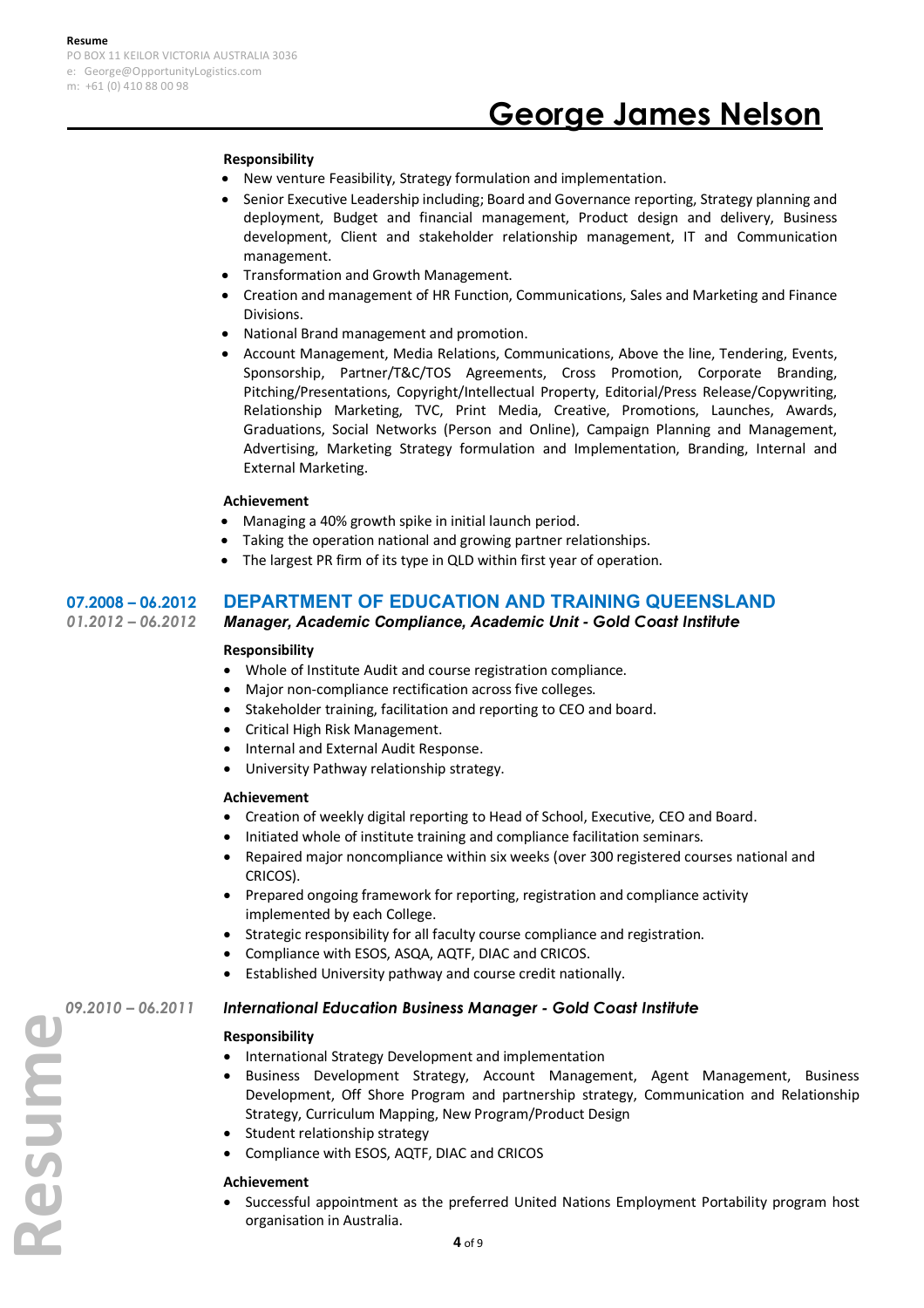# **George James Nelson**

- Leadership of a team of 10 which is out performing competitors in a declining market.
- Generation of over \$4million within first month.

#### *01.2009 – 08.2010 Associate Director, Resource Development - Gold Coast Institute*

#### **Responsibility**

- Institute-wide Digital Transformation of online learning collateral.
- Non-linear learning, Conceptual Information Synthesis models, Gaming, animation, and publications.
- Deploy whole of institute Resource Strategy, Manage Internal Markets, and design online and flexible delivery Enterprise Architecture.
- Third-party Resource Account Management, Learning Resource Project Management, whole of institute new procedures, policy and metrics designed, implemented and reviewed
- Staff management (10).
- Best practice in development of digital, online and print resources.
- Client consultation within and external to the institution.

#### **Achievement**

- Program Management of over 300 qualification to a flexible delivery and online mode.
- Teaching staff training and consultation in redesign of delivery.
- Online enrolment increased by 20%.

#### *07.2005 – 06.2006 Director of Faculty - Gold Coast Institute*

#### **Responsibilities**

- Strategy development and design for two faculties.
- Faculty Diagnostic and report on People Performance, Compliance, Governance, Communication and Profitability to Budget.
- Management of poor work culture and high staff turnover.
- Implement strategies for returning the budget/fiscal management to target.
- Automation of Induction and staff communication management through IT communication.

#### **Achievement**

- Increase staff satisfaction, retention and communication. Instilled positive work culture.
- Decrease administrative duplication and stopped budget haemorrhage.
- Management of over 120 staff and a budget of \$3 million.
- Increase client satisfaction.
- Faculty was successful in being awarded 'Lead Accountability' for Queensland training in Hospitality and Tourism.

#### *10.2003 – 06.2005 Corporate Training Director - Gold Coast Institute*

#### **Responsibilities**

- Feasibility to find new business. Management of over 30 staff and 1600 clients.
- Manage Sales team for new Brand and product.
- Strategic Development of 'Corporate and Executive Training Institute' for GCIT (OSR) and Management of Educational, Industry and Ministerial outcomes.
- Compliance and governance management.

#### **Result/s & Accomplishment/s**

- Generated new brand and business entity within public service.
- Generated over 750 new clients in 12 months.
- Winner of Business Innovation Award. Scaled up across all TAFE institutes in Queensland.
- This new corporate training model is now a standard across the entire state of Queensland for Department of Employment and Training.
- Added 10% revenue in the first year growing to 15% in the second year state-wide.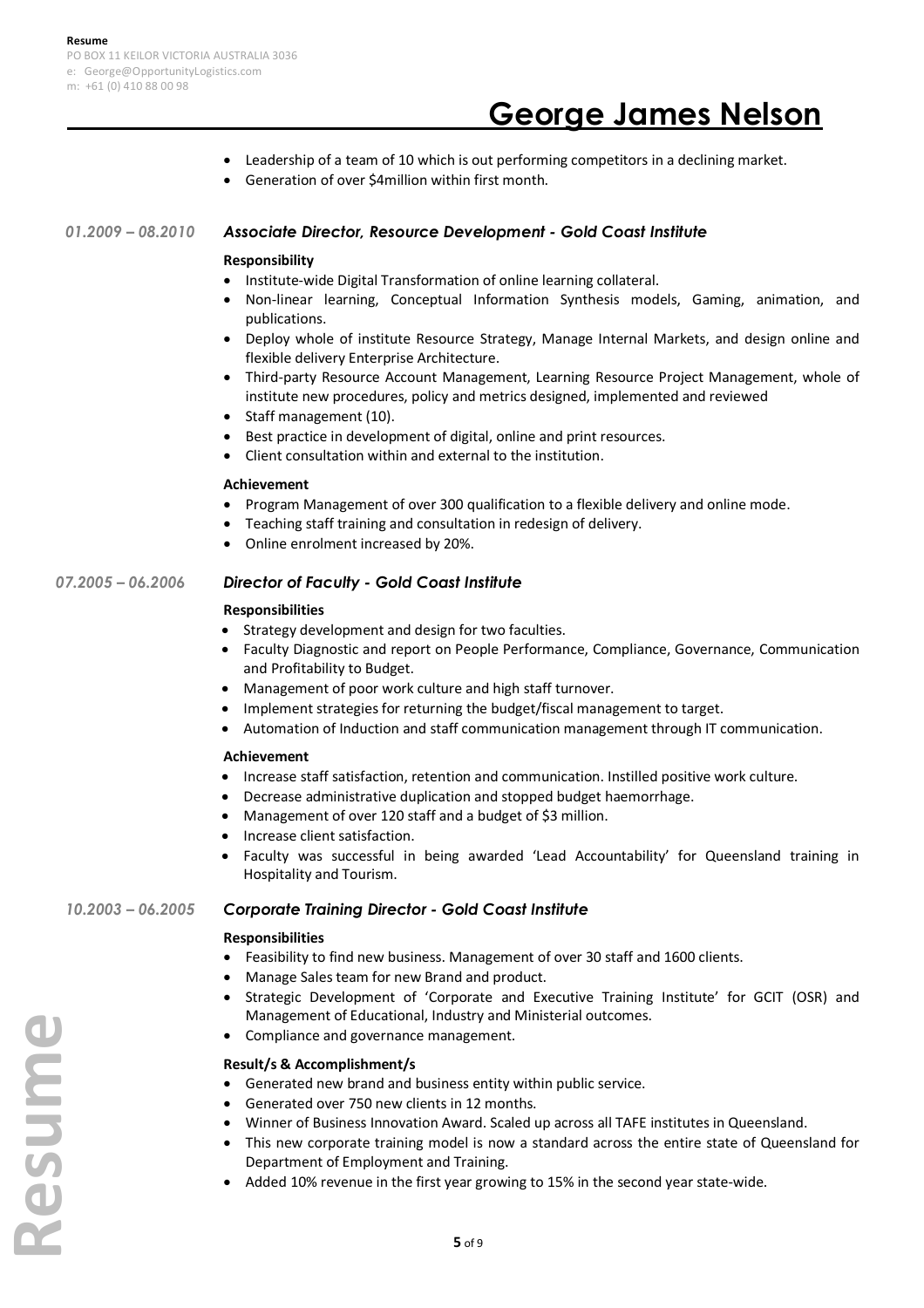# **George James Nelson**

## *1999 – 2000* **MBA/EMBA ADMISSIONS MANAGER - PEPPERDINE UNIVERSITY**

A private University in Los Angeles California in the USA, I was the Admissions Manager for MBA and EMBA programs managing a team of 7. The role required a discerning evaluation process of applicants in order to drive the MBA entrance score to a higher position and leverage ranking.

#### **Responsibility**

- Managed all MBA application and five campus' of Executive MBA admission.
- Prepare reporting for panel consideration.
- Represented Client applications at the panel.

#### **Achievement**

- University was ranked Top 5 MBA during my tenure.
- Record applications driving entrance score to new high.

#### *01.1993 – 12.1997* **CEO/COLLEGE DIRECTOR - QUEENSLAND COLLEGE OF ARTS AND ENTERTAINMENT**

Australia's first nationally accredited Arts College (RTO) located at the Gold Coast Arts Centre. Initial applications were sustained in excess of 400 auditions for 20 positions two years running.

#### **Responsibilities**

- Senior Executive Leadership including; Board and Governance reporting, Strategy planning and deployment, Budget and financial management, Product design and delivery, Business development, Client and stakeholder relationship management, IT and Communication management.
- Growth Management and Operational Management including; talent management, talent acquisition, fostering networks, branding, conference presentations, client services and retention.
- High-Level Strategy Design, Implementation, Control and review.
- Significant stakeholder engagement for college establishment and accreditation.
- Registration, Accreditation and compliance of Nationally registered RTO.
- Co-wrote and developed curriculum for four year diploma course.
- Customer experience, advertising, marketing, administration, public relations and sales.

#### **Result/s & Accomplishment/s**

- Generated over 400 auditions per year for only 20 positions
- Participants going on to many entertainment and related employment.
- First Nationally Accredited Arts College in Australia.
- Management of \$20million budget with growth of 24% per annum sustained for over 3 years.

## **INDUSTRY ENGAGEMENT/MEMBERSHIP**

I am pleased to share that I have developed a brand as an authority of design-led strategy and prospective foresight. I have spoken at many conferences on the topic as well as innovation, non-linear disruption and held master classes in how to maximise multiple intelligences in organisations as a vehicle to increase strategic performance.

#### **Association Membership**

| <b>AICD</b>                   | Australian Institute of Company Directors (Member) |
|-------------------------------|----------------------------------------------------|
| AIM                           | Australian Institute of Management                 |
| ASP                           | Association of Strategic Planning                  |
| AMA                           | <b>Australian Mediation Association</b>            |
| <b>AHRI</b>                   | Australian Human Resource Institute                |
| <b>DIA</b>                    | Design Institute of Australia                      |
| <b>EAIE</b>                   | European Association of International Education    |
| <b>IAMA</b>                   | Institute of Arbitration and Mediation Australia   |
| <b>Teachers College (QLD)</b> | <b>Registered Teacher</b>                          |
|                               |                                                    |

**Conference Speaking Engagements**

**2019**

**Resume**

Sumsex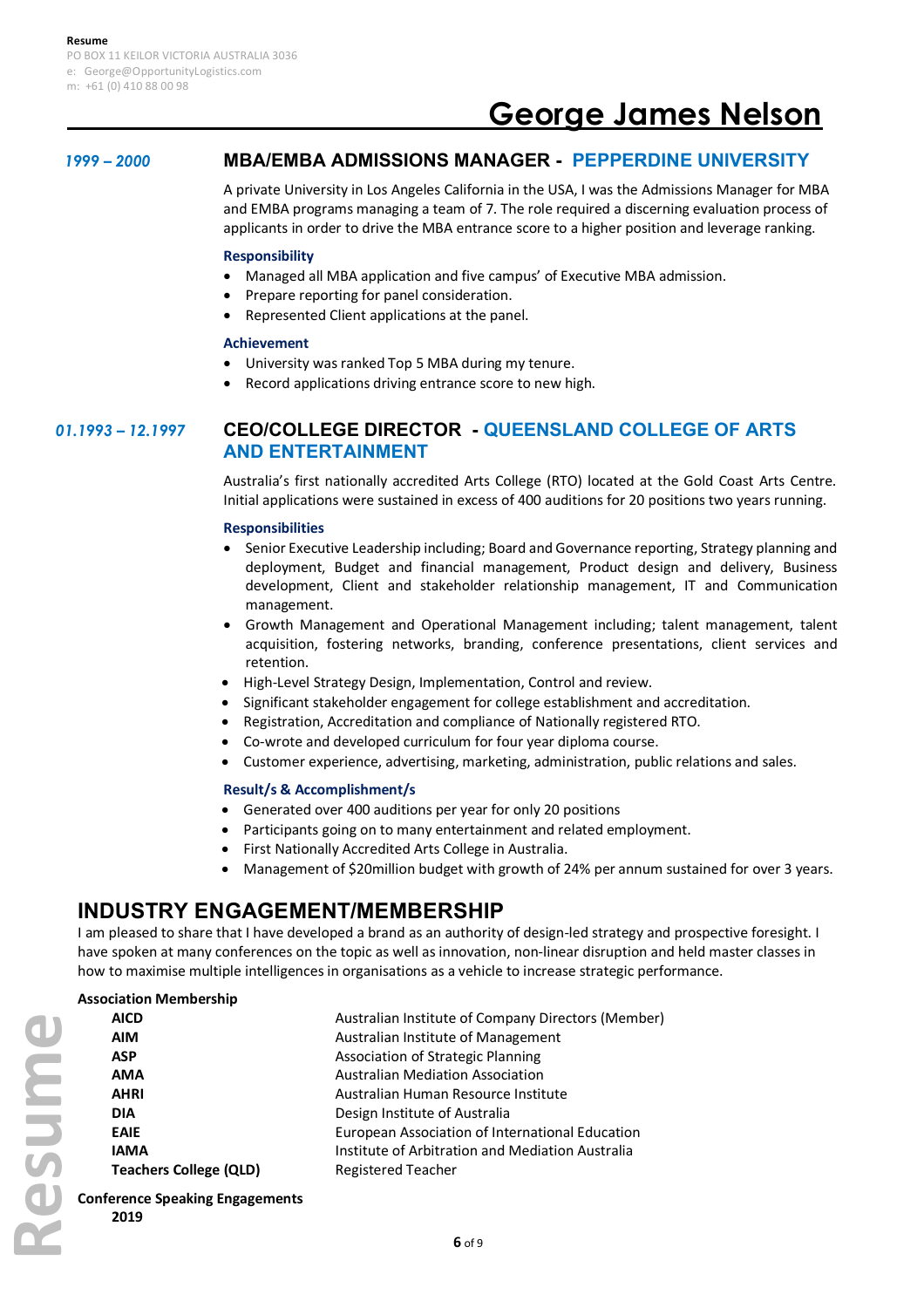# **George James Nelson**

| World Design Summit (Paris)                                                                                                                                                                                                                                                                                                                                                                                                                                                                                                                                                                                                                                                                                                                       | Presentation                                                   | Design Intelligence: A new disruptive literacy for social cohesion,<br>sustainable leadership, innovative strategy, human transformation<br>and play.                                                                                                                                                                                                                                                                                                                                                                                                                                                      |  |  |
|---------------------------------------------------------------------------------------------------------------------------------------------------------------------------------------------------------------------------------------------------------------------------------------------------------------------------------------------------------------------------------------------------------------------------------------------------------------------------------------------------------------------------------------------------------------------------------------------------------------------------------------------------------------------------------------------------------------------------------------------------|----------------------------------------------------------------|------------------------------------------------------------------------------------------------------------------------------------------------------------------------------------------------------------------------------------------------------------------------------------------------------------------------------------------------------------------------------------------------------------------------------------------------------------------------------------------------------------------------------------------------------------------------------------------------------------|--|--|
| 2018                                                                                                                                                                                                                                                                                                                                                                                                                                                                                                                                                                                                                                                                                                                                              | <b>Think Tank</b>                                              | Millennials and their transformative effect on enterprise.                                                                                                                                                                                                                                                                                                                                                                                                                                                                                                                                                 |  |  |
|                                                                                                                                                                                                                                                                                                                                                                                                                                                                                                                                                                                                                                                                                                                                                   | Presentation                                                   | Emergent Enterprise Governance Strategy; Dealing with<br>Disruption, complexity and transformation as a future NED.                                                                                                                                                                                                                                                                                                                                                                                                                                                                                        |  |  |
|                                                                                                                                                                                                                                                                                                                                                                                                                                                                                                                                                                                                                                                                                                                                                   | Presentation                                                   | How to transform and innovate with a technology<br>deficit; A design strategy case study of innovation and<br>transformation in Australia's remote Kimberleys.                                                                                                                                                                                                                                                                                                                                                                                                                                             |  |  |
| <b>National VET Conference</b><br><b>National VET Conference</b>                                                                                                                                                                                                                                                                                                                                                                                                                                                                                                                                                                                                                                                                                  | Master class<br>Presentation<br>Master class                   | Non-Linear Learning<br>Innovation and Disruption in Education<br>Strategic Leadership Innovation & Disruption                                                                                                                                                                                                                                                                                                                                                                                                                                                                                              |  |  |
| Victorian Development Centre<br>2015                                                                                                                                                                                                                                                                                                                                                                                                                                                                                                                                                                                                                                                                                                              | Presentation                                                   | Non-Linear Learning                                                                                                                                                                                                                                                                                                                                                                                                                                                                                                                                                                                        |  |  |
|                                                                                                                                                                                                                                                                                                                                                                                                                                                                                                                                                                                                                                                                                                                                                   |                                                                | Non-Linear Learning<br>Design Intelligence, Innovation Strategy and Leadership                                                                                                                                                                                                                                                                                                                                                                                                                                                                                                                             |  |  |
| 2012<br><b>ICEF Conference Dubai</b>                                                                                                                                                                                                                                                                                                                                                                                                                                                                                                                                                                                                                                                                                                              | Presentation                                                   | Design Intelligence, Innovation Strategy and Leadership                                                                                                                                                                                                                                                                                                                                                                                                                                                                                                                                                    |  |  |
| <b>ICEF Conference Berlin</b>                                                                                                                                                                                                                                                                                                                                                                                                                                                                                                                                                                                                                                                                                                                     | Presentation                                                   | Design Intelligence, Innovation Strategy and Leadership                                                                                                                                                                                                                                                                                                                                                                                                                                                                                                                                                    |  |  |
| <b>Publication</b><br><b>Course Accreditation</b><br><b>Graduate Certificate in Trauma Informed Care (2018)</b><br>Graduate Diploma in Management of Not-for-Profit Organisations (2018)<br><b>Graduate Certificate Child and Youth Welfare (2018)</b><br><b>Graduate Diploma in Child and Youth Welfare (2018)</b><br>Graduate Diploma of Business Opportunity (2011) Accreditation and non-linear learning online/digital delivery<br>Certificate II in Media (2014)<br>Non-linear learning online/digital delivery<br>Certificate IV in Life and Business Coaching (2006)<br>Accreditation and non-linear learning online/digital delivery<br>Certificate IV in Acting (1993)<br>Accreditation and non-linear learning online/digital delivery |                                                                |                                                                                                                                                                                                                                                                                                                                                                                                                                                                                                                                                                                                            |  |  |
| <b>Learning Publication</b><br>Diploma of Interior Design (2015)<br>Certificate IV in Design (2015)<br>Certificate II in Media (2014)<br>Diploma of Management (2004)                                                                                                                                                                                                                                                                                                                                                                                                                                                                                                                                                                             |                                                                | Digital Portfolio Outcomes<br>Digital Portfolio Outcomes<br>Online Non-linear Learning Publication<br>Executive Guides, Online Platform<br>Development of online digital animated learning resources for the<br>premiers office deployed to all Public Service ministers and<br>statutory authorities.<br>Online, Digital, flexible delivery design and develop<br><b>Executive Guides</b><br><b>Executive Guides</b><br><b>Executive Guides</b>                                                                                                                                                           |  |  |
|                                                                                                                                                                                                                                                                                                                                                                                                                                                                                                                                                                                                                                                                                                                                                   | 2017<br>2016<br><b>National VET Conference</b><br>2014<br>2011 | Global Partnerships Breakfast in the Boardroom<br>Governance Institute of Australia Annual Conference - Governance in a world of Disruption<br>World Design Summit - Congress Canada<br>World Disrupt Forum - National Innovation and Strategy Conference Sydney<br>Presentation<br>Australian Institute of Management Presentation<br><b>Graduate Diploma of Business Opportunity (2012)</b><br><b>Sustainability (Queensland Premiers Office) (2010)</b><br>Facilitation of over 300 Qualification (2009-2010)<br>Diploma of Front Line Management (2005)<br>Diploma of human Resource Management (2005) |  |  |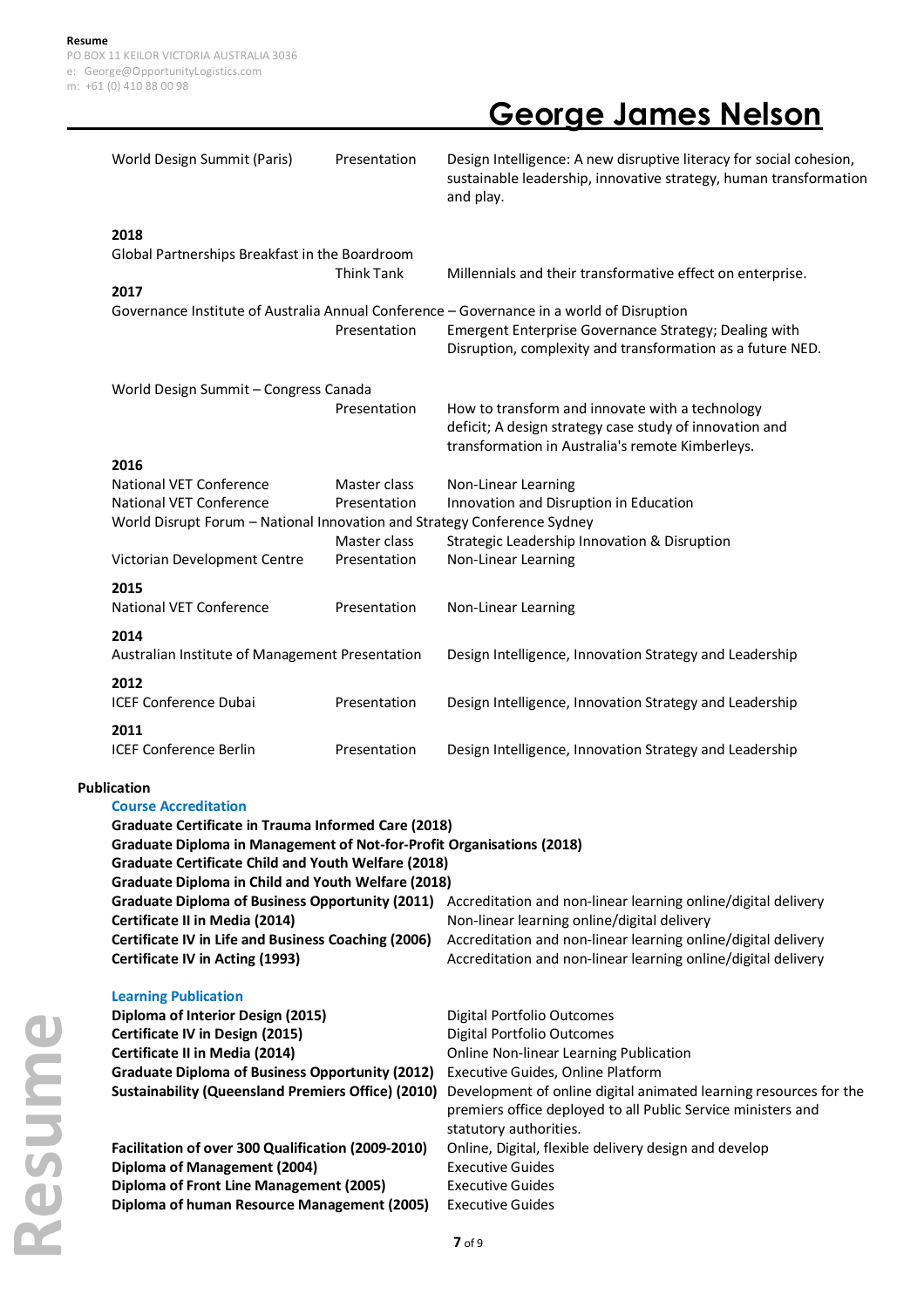# **George James Nelson**

#### **Design Curriculum for Year 11 and 12 (2001)** Queensland Secondary Schools

**Non-Executive Director and Board Roles Friends of Gardens and Parks (FOGAP)** Chair, Treasurer and Secretary (20 years) **Champagne Soda VR** NED, Board Member (2 years)

## **REFEREES**

Available on request.

Please see one page summary on the next page.

**Design Institute of Australia Communisty Constand Chapter and Gold Coast sub-chapter (4 years) Burleigh Beach Tower Committee (2 years)** Ordinary Member Body Corporate Committee (2 years)